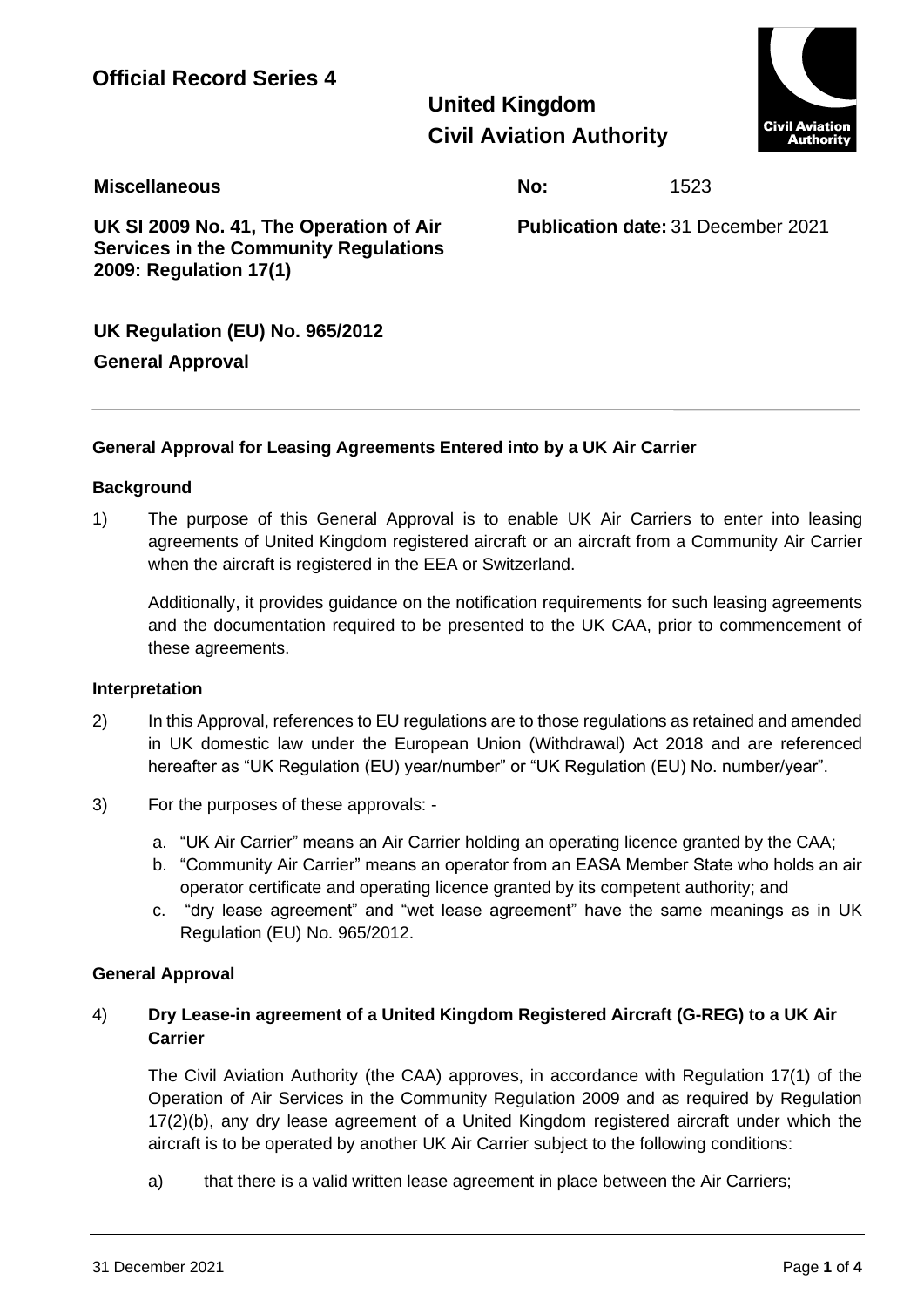b) that prior notification of the lease to the CAA is made in accordance with paragraphs 8 (a), (b) and (c) below; and

## 5) **Wet Lease by a UK Air Carrier of a United Kingdom Registered Aircraft (G-REG) from another UK Air Carrier**

The CAA approves, in accordance with Regulation 17(1) of the Operation of Air Services in the Community Regulation 2009 and as required by Regulation 17(2)(c), any wet lease agreement of a United Kingdom registered aircraft by a UK Air Carrier from another UK Air Carrier subject to the following conditions:

- a) that there is a valid written lease agreement in place between the Air Carriers;
- b) that prior notification of the lease to the CAA is made in accordance with paragraphs 8 (a), and (c) below.

### 6) **Dry Lease-out agreement of a United Kingdom Registered Aircraft (G-REG) to a UK Air Carrier**

The Civil Aviation Authority (the CAA) approves, in accordance with subpart ARO.OPS.110(a)(3) of UK Regulation (EU) No. 965/2012, any dry lease agreement of a United Kingdom registered aircraft to another UK Air Carrier subject to the following conditions:

- a) that there is a valid written lease agreement in place between the Air Carriers;
- b) that prior notification of the lease to the CAA is made in accordance with paragraphs 8  $(a)$ ,  $(b)$  and  $(c)$  below.

### 7) **Wet Lease by a UK Air Carrier of an aircraft registered in the EEA or in Switzerland from a Community Air Carrier**

The CAA approves, in accordance with subpart ARO.OPS.110(a)(2) of UK Regulation (EU) No. 965/2012, any wet lease agreement of an aircraft registered in the EEA or in Switzerland by a UK Air Carrier from a Community Air Carrier, subject to the following conditions:

- a) that there is a valid written lease agreement in place between the Air Carriers;
- b) the lease-in complies with the requirements of subpart ORO.AOC.110 of UK Regulation (EU) No. 965/2012;
- c) that the aircraft must not be operated under the lease for more than 3 days cumulative and in total in any period of 12 consecutive months provided that the 3 day limit may be reset by the UK Air Carrier for exceptional reasons and on a case by case basis on application to, and subject to prior approval by, the UK Air Carrier's CAA Flight Operations Inspector or CAA FOMs<sup>1</sup>;
- d) that prior notification of the lease to the CAA is made in accordance with paragraphs 8 (a) and (c) below;
- e) that the CAA's Inspecting Officer (Leasing) has received prior notification from the UK Air Carrier using this CAA wet leasing online form [\(Notify the CAA about a Wet Lease](https://apply.caa.co.uk/CAAPortal/terms-and-conditions.htm?formCode=WLI)[in from an EASA member state\)](https://apply.caa.co.uk/CAAPortal/terms-and-conditions.htm?formCode=WLI), submitted at least 30 minutes before the commencement of the wet lease of the specified aircraft; and
- f) that the lessee Air Carrier complies with Annex A of this General Approval.

<sup>&</sup>lt;sup>1</sup> Flight Operations Manager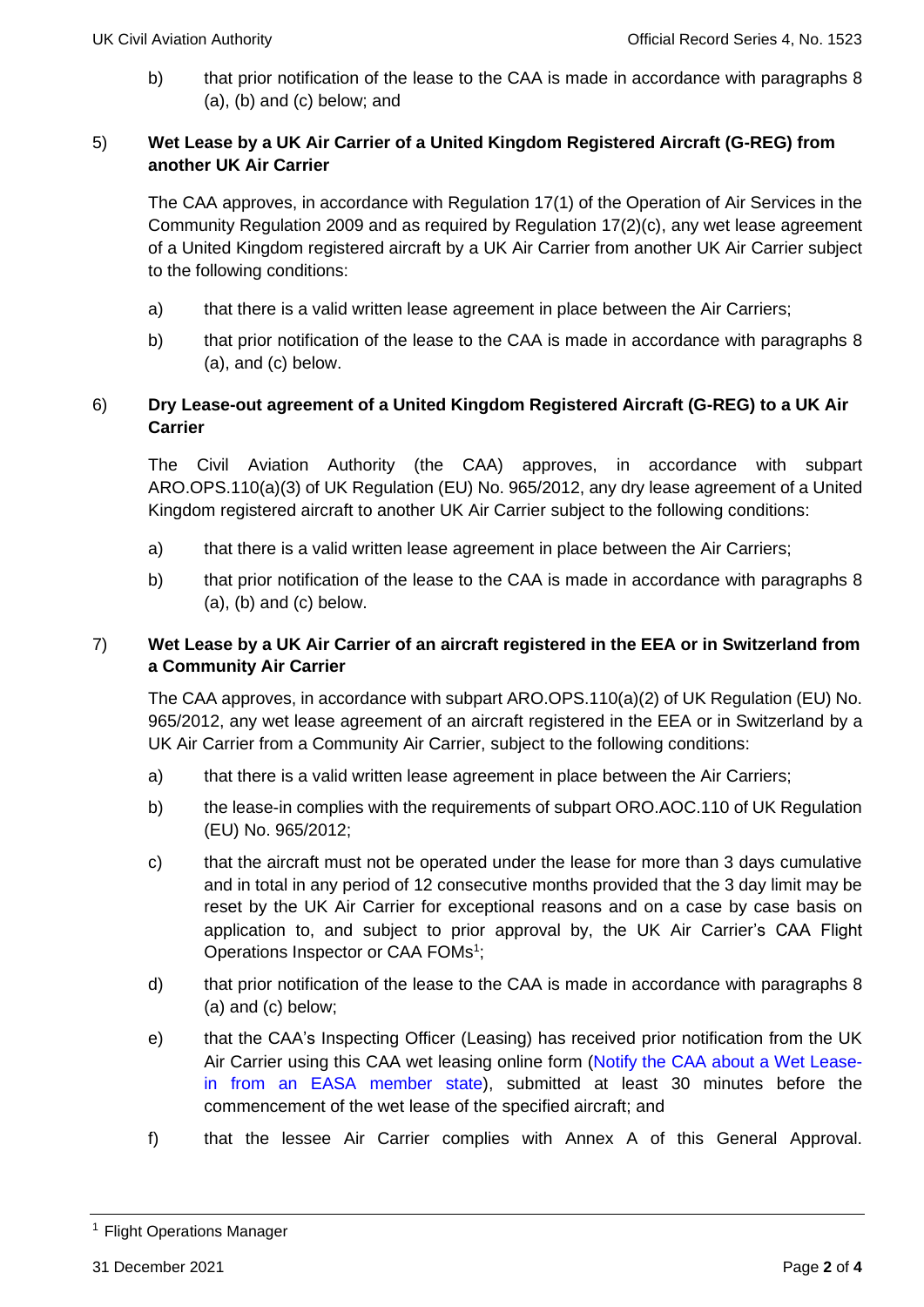### 8) **Required CAA Notifications for Use of this Approval**

- a) UK Air Carriers must notify their CAA assigned Flight Operations Inspector of all leases entered into pursuant to this approval, prior to the commencement of the lease.
- b) UK Air Carriers must notify their CAA assigned Airworthiness Surveyor of all leases entered into pursuant to paragraph 4) of this approval, prior to the commencement of the lease.
- c) All dry and wet lease-in agreements entered into pursuant to paragraphs 4), 5), 6) and 7) of this General Approval are to be reported to the CAA's Inspecting Officer (Leasing) by e-mail to **[Aircraft.Leasing@caa.co.uk](mailto:Aircraft.Leasing@caa.co.uk)**, prior to the commencement of the lease, with:
	- i) details of the circumstances which led to the lease;
	- ii) for Paragraph 7) a copy of the required documentation listed in Annex A, page 4 of this General Approval (AMC1 ORO.AOC.110). This documentation must be accompanied by a statement signed by the United Kingdom Air Carrier that the parties to the lease agreement fully understand their respective responsibilities under the applicable requirements;
	- iii) the routes to be flown;
	- iv) in the case of a wet lease-in, the name of the operator of the leased aircraft; and
	- v) the operator's full contact details.
- 7) This approval supersedes the approval published in the Official Record Series 4 No.1456, which is revoked.

#### **Date in Force**

8) This approval has effect from 01 January 2022 until 30 June 2022, both dates inclusive, unless previously revoked.

J Hanafin for the Civil Aviation Authority

Date: 31 December 2021

<sup>&</sup>lt;sup>1</sup> Flight Operations Manager